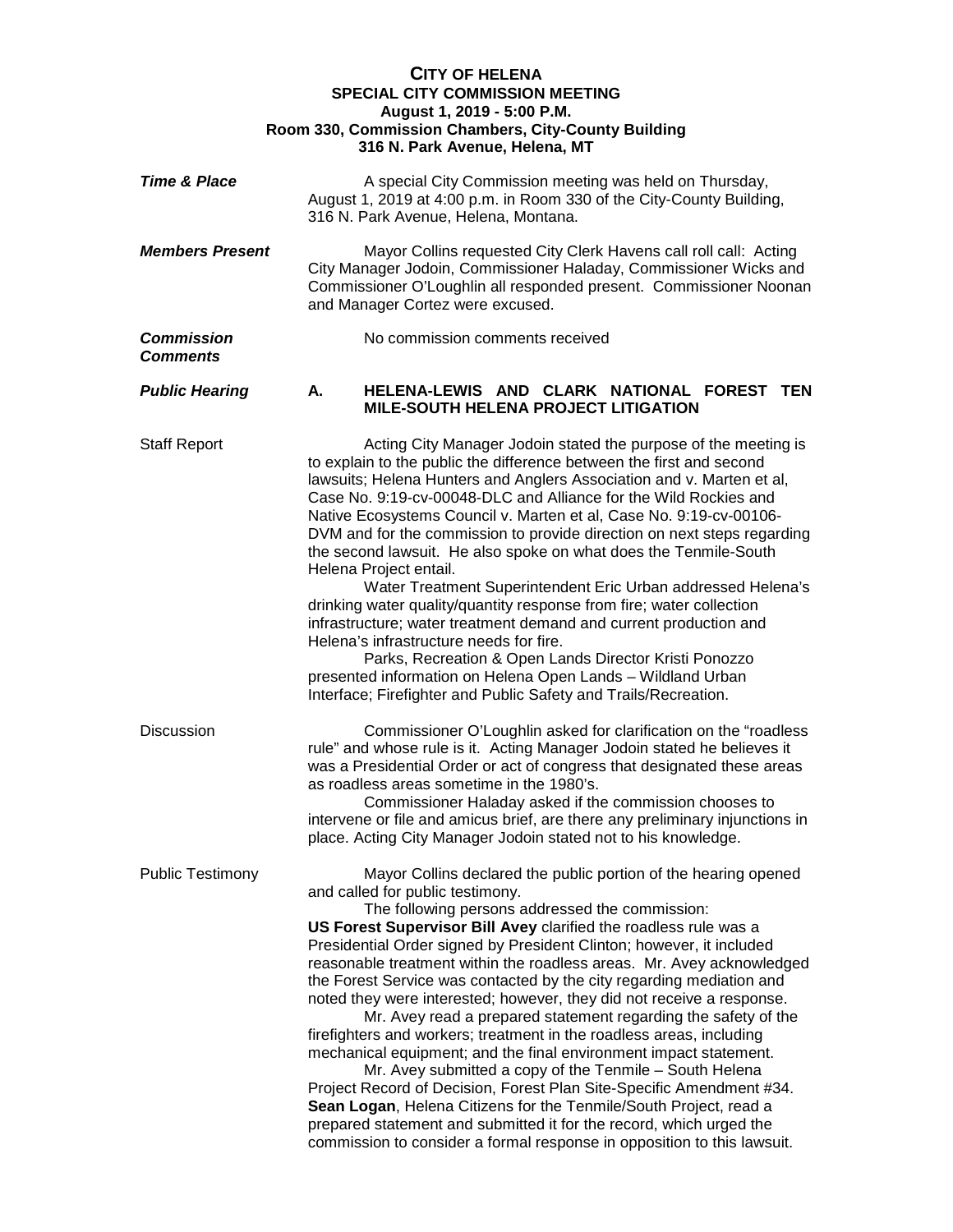**Rocky Infanger, Wolf Creek,** Secretary/Treasurer of the Lewis & Clark Rural Fire Council, spoke in support of the Tenmile/South Project and against the lawsuit.

**Pat McKelvey**, Retired Fire Wildland Management Director with Lewis & Clark County, spoke on the work the city of Helena has done regarding wildland mitigation. Mr. McKelvey spoke in support of the project and for the city to file an amicus brief in support of the Forest Service.

**Sony Stiger,** Retired Fire Behavior Analyst, spoke on the effect of fire behavior on treated and untreated areas. Mr. Stiger read a prepared statement and submitted it for the record, on fuels management and on non-treated versus treated areas. He spoke in support of the US Forest Service project.

**Jordan Alexander,** Vice Chair of Lewis & Clark Rural Fire Council and Chief of Baxendale Fire Department asked the commission to support the US Forest Service and not support the lawsuits. He spoke on the legality of using mechanized equipment in a designated roadless area. **Joe Cohenour,** Chair of the Tenmile-South Forest Collaborative Committee, stated the committee was tasked to investigate fire mitigation and protection of the city's water supply and water shed. This committee had over 40 meetings and have submitted comments on the ROD; in which the Forest Service accepted with the exception of the committee's recommendation of no mechanical equipment be used within the roadless areas.

**Angie Grove,** Tenmile South Collaborative Committee commented the committee vetted the issues and she asked the commission to support the ROD.

**Sheriff Leo Dutton** asked the commission to file an amicus brief in support of the Forest Service. He spoke of his background and experiences with wildland fires. This project is for prevention of wildland fires; the city needs to be part of a team that saves people.

**Hoyt Richards, DNRC,** stated DNRC encourages the commission to file an amicus brief in support of the Forest Service. DNRC and the city has collaborated on past projects and the city has investment money to complete fuel treatment projects. DNRC has given the city grants to fund these treatment projects. Fuel reduction is necessary, without fuel reduction, firefighters will not be able to access the areas. DNRC funded the collaborative committee in the amount of \$66,000.

**Bob Drake, Chief** of the Tri-Lakes Volunteer Fire Department, spoke of the current north hills fire and then spoke of the fires that have occurred since 2000. Chief Drake spoke of the importance of the city's watershed and of protecting it. We need to protect our forest and asked the commission not to support the lawsuit and to file an amicus brief in support of the Forest Service. The city of Helena should be taking the lead on fire mitigation, not opposing it.

**Ray Prill,** Executive Director of Tri-County Working Group spoke of the Tri-County Working groups outreach, education and mitigation efforts in a three county area. He spoke of the various treatment methods that has been used on the south side. Mr. Prill stated the Forest Service project is about forest health, it is overgrown and the fuels needs to be reduced. The commission has the responsibility to protect the citizens of Helena. A neutral decision is a negative decision. He encouraged the commission to file an amicus brief in support of the Forest Service. **Eric Sivers** noted he is speaking as a private citizen; however, his viewpoint is formed by 15-years of experience with the Montana Department of Environmental Quality, in water source protection and watershed protection programs. He referred the commission to two documents available on-line, the first is the Source Water Delineation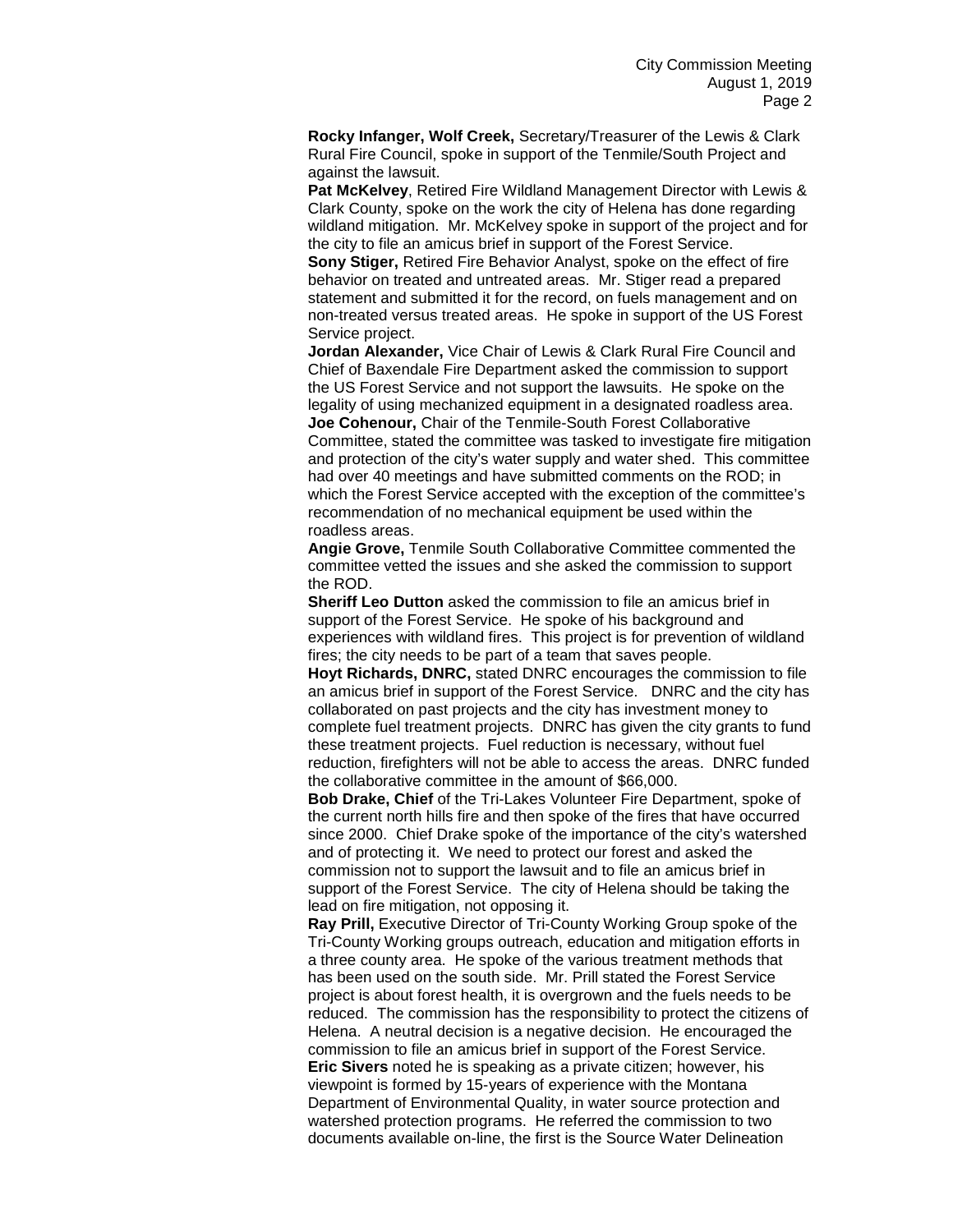and Assessment report that was written by DEQ on the city's public water supply; a wildfire in the upper Tenmile watershed is identified as a hazard to the city's municipal water supply. The second document is the Lake Helena Watershed Protection Plan.

**Retired Major General Gene Prendergast** spoke on the commission's number one responsibility is to protect the citizens of Helena and the firefighters; it is everyone's responsibility to make the city safe. He owns property in the area and he has done fire mitigation on his property. Please make the right decision and make the city of Helena safe. **Doris Davis,** HCC member and has been active with the Fire Safe

Working Group. Ms. Davis agreed with the previous comments and asked the commission to support moving forward with the project and do the right thing. Be proactive and not reactive.

**Gayle Joslin** responded to the previous comments; people need to understand that this project is not the city's project, the decision today is to file an amicus brief or not. It is the Forest Service decision to move forward or not.

At the May 20, 2019 commission meeting, there was good representation in support of the lawsuit. Ms. Joslin spoke on her efforts to mitigate the effects of a wildland fire. It is not necessarily government's role to mitigate. She gave her background as a wildland biologist; she participated in the original Tenmile Collaborative Committee and is a member of Helena Hunters and Anglers and Alliance for the Wild Rockies.

Ms. Joslin stated the reasoning behind the litigation was because they could not work out the details with Forest Service who would not listen. She offered to give anyone who is interested a tour of the area, specifically the roadless areas. It is important to keep the mechanized equipment out and do not create any new roads or trails.

Ms. Joslin also addressed the quality of life and the protection of the wildlife; the previous mitigation efforts and mountain bike trails that have not been addressed. Ms. Joslin on behalf of Helena Hunters and Anglers and Alliance for the Wild Rockies formally requested the city maintain support for wild country at the back door of the city. **Jim Posewitz,** spoke of the outdoor amenities of our community and noted he has worked hard to protect them. Wildlife abundance is not done by accident, restoration made it possible.

Mr. Posewitz read a prepared statement on conservation ethics of protecting the wildlife. Please support the lawsuit and do not file an amicus brief in support of the Forest Service.

**Stan Frasier,** President of Helena Hunters and Anglers, stated he has 30-years of experience firefighting for the Forest Service and Baxendale Fire Department and is currently the chair of the Baxendale Board of Trustees. He noted he is not opposed to treatment; what he is opposed to is using mechanized equipment. He emphasized the lawsuit is specifically asking that no mechanized equipment be allowed.

**Eric Grove** stated he appreciates the opportunity for a redo of the May 20 executive session and referenced his email of July 16. He clarified there are no mountain bike trails in the Tenmile South proposal; there are multi-users trails, for bikes and pedestrians. Mr. Grove stated the city has a compelling interest in the lawsuit for both watershed protection, public safety and the safety of the firefighters. The city needs to intervene and file an amicus brief.

**Brian Kahn**, Attorney, stated he facilitated the first collaborative effort and gave his professional background and experience with wildland fires. Mr. Kahn stated he considers himself both a sportsman and conservationist. Mr. Kahn stated mitigation is necessary, he does not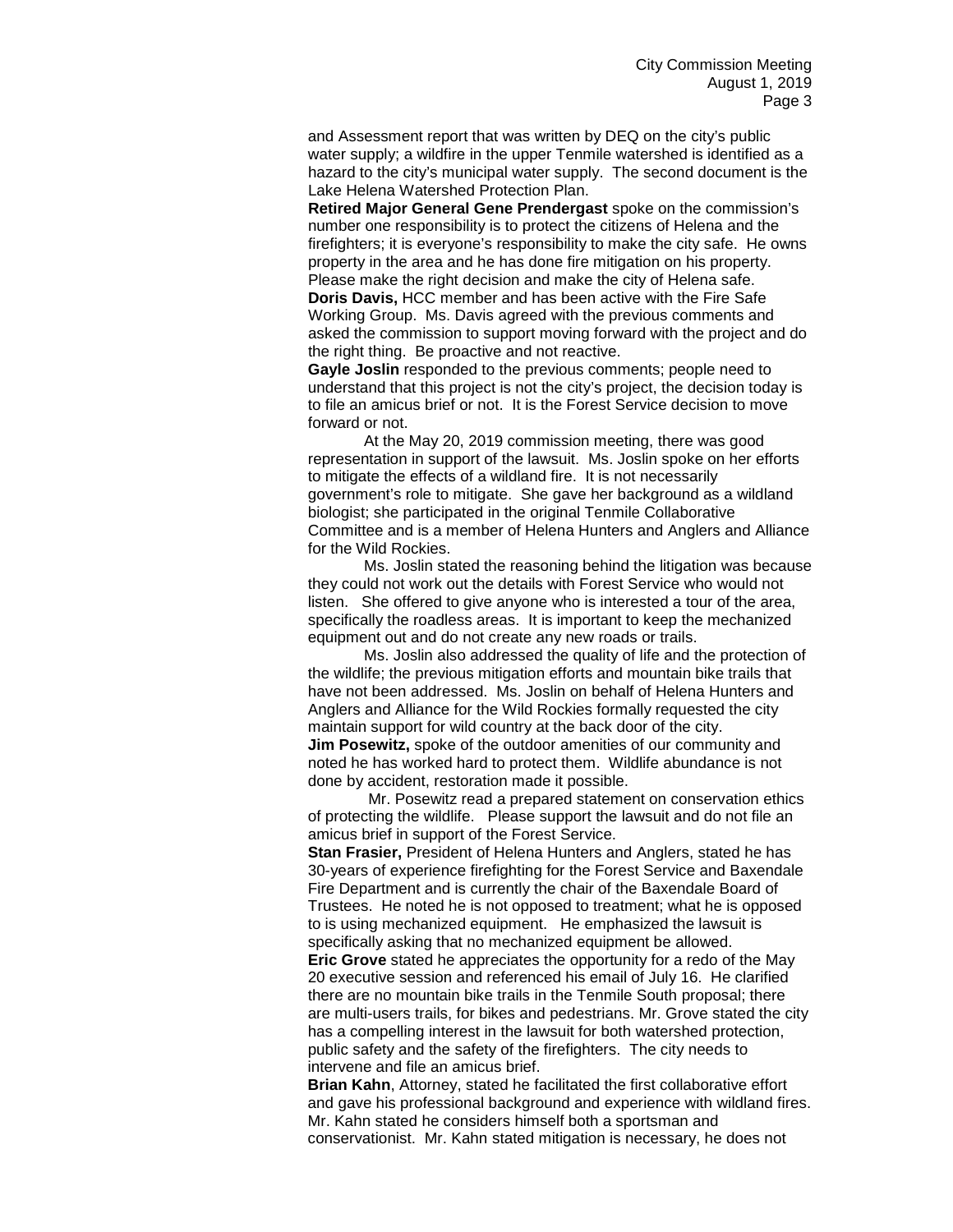believe the project will harm the wildlife. Firefighters, law enforcement and the citizens of Helena are in potential jeopardy. It is time for the city to act.

There being no further public testimony, Mayor Collins closed the public portion of the hearing.

Discussion Acting Manager Jodoin reviewed the following four options regarding the second lawsuit: 1. Intervene in lawsuit 2. File amicus brief 3. Mediate between parties and 4. No action. He recommended before the commission decides on what option, they choose the appropriate format for the discussion, open meeting or executive session.

> Acting Manager Jodoin stated the city commission may close portions of this agenda item to the public pursuant to Section 2-3-204, MCA, to discuss litigation strategy to be followed with respect to Helena Hunters and Anglers v. Marten et al, Case No. 9:19-cv-00047 DLC and Alliance for the Wild Rockies, and Native Ecosystem Council v. Marten et al, Case No. 9:19 –cv-00106-DWM, if the commission determines an open meeting would have a detrimental effect on the litigating position of the city.

> At this time and from his perspective, the city is not at a place to close the meeting. The initial discussion is does the city want to become involved and with making the initial decision, the meeting should not be closed.

> Commissioner O'Loughlin asked Mr. **Cohenour** if he is speaking on behalf of the Collaborative Committee and a follow-up question it is her understanding of Mr. Cohenour's position is to support the Record of Decision. Is that something the Collaborative Committee reached consensus on. Mr. Cohenour stated he is here as chair of the Collaborative Committee and stated the committee has not met to discuss the Record of Decision.

> Commissioner O'Loughlin referred to the Record of Decision, Page 18, Alternate 2 and asked if that is the Alternate the Forest Service has decided to move forward with. She asked Forest Supervisor Avey how the Forest Service made the decision to go with Alternate 2 (Proposed Action) versus Alternative 4 (Preferred Alternative). Mr. Avey stated the ROD speaks for itself and the decision was made after all public comments were considered.

> Commissioner O'Loughlin thanked everyone for their comments and noted at the May 20 meeting, public comment was offered and the commission concurred to hold off making a decision until everyone had the opportunity to be heard. She acknowledged there has been concern and frustration the commission did not hear from everyone at the May 20 meeting. The commission also wanted to see if mediation was an option.

> Commissioner Haladay stated he would take the advice of Acting City Manager and not to go into executive session; we have not heard any legal analysis of anything we are talking about and have heard public comment on the process and where the ROD ultimately got to where it is today. What we did get is a significant amount of policy pitches from all sides. Commissioner Haladay stated he does not recall any testimony regarding any legal issues that would cause the commission to go into executive session.

Commissioner Haladay referenced the lawsuit from the Alliance for the Wild Rockies lawsuit and when you are talking about a policy approach, we have a collaborative committee and we have that committee for a reason, we are relying on individuals who hopefully will provide recommendations on the policies and procedures we should be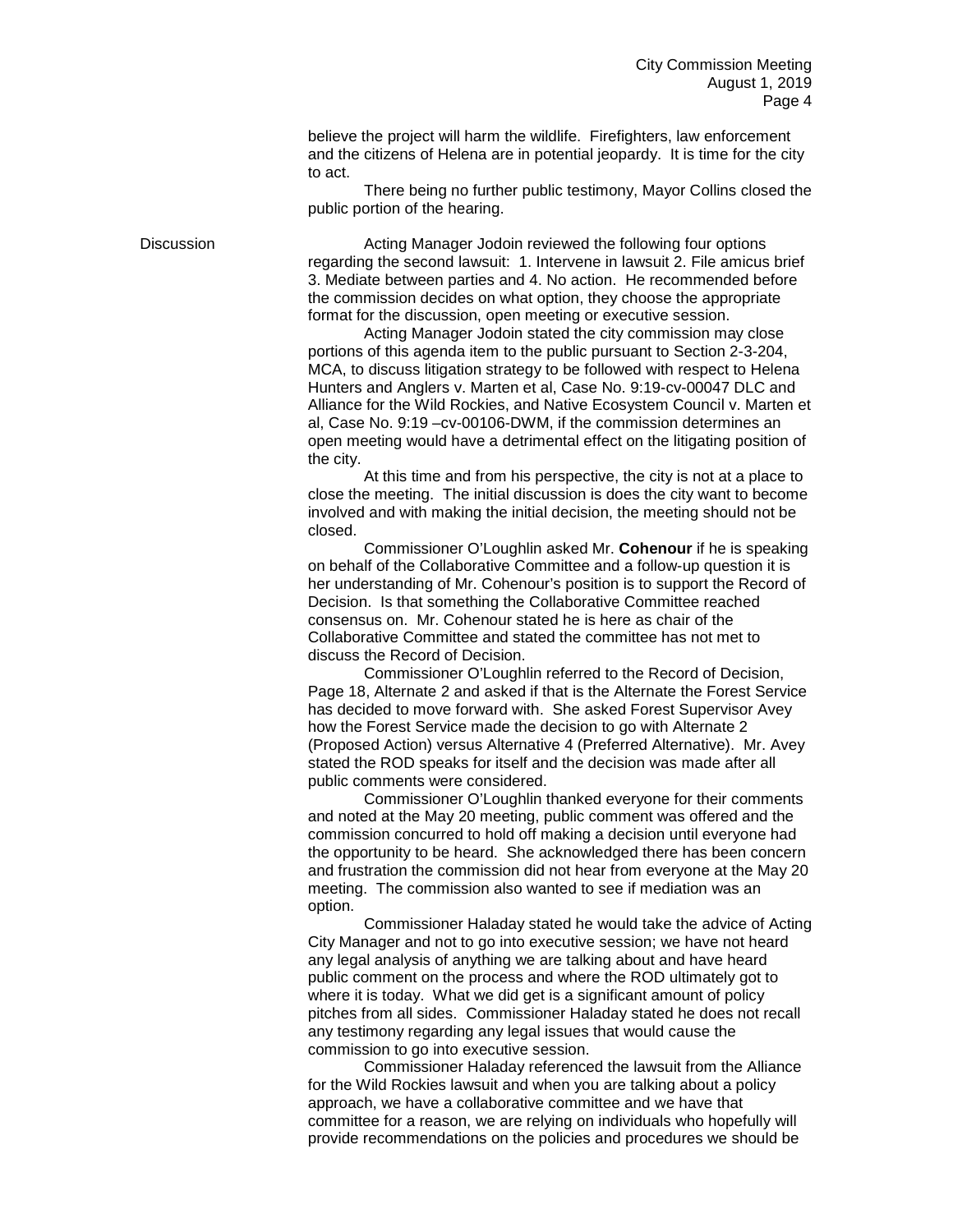supportive of. Commissioner Haladay stated other than a small piece the ROD ultimately is the city's position on policy. As a matter of policy, he believes the Alliance for the Rockies lawsuit is contrary to the city's position. For him, do we get involved directly on the Forest Service side, as matter of law we are going to fight these specific claims against the Forest Service's process and he cannot answer that as he not seen any legal analysis. If we think about how the city addressed our compelling interest in an ROD that we are 95% in support of, how do we best weigh in and state the true compelling interest.

Commissioner Haladay noted Judges Christion and Meloy do not care if the city becomes involved; they will care on the document the city will bring regarding our specific interest, the history, the policy and the reasons we reached consensus in certain areas. Again it is not legal it is a policy approach where we inform the court of the history. We need to explain the history to the court on why the city thinks the ROD is almost a fit with regard to the Alliance lawsuit. This purely is policy and not legal. He would provide the court with objective facts, history and policies.

Commissioner Haladay stated if the majority of the commission wants to discuss litigation strategy, we might want to go into executive session.

Commissioner Wicks agreed with the comments of Commissioners Haladay and O'Loughlin. There have been two separate meetings and she appreciates the public comments. She then asked if an amicus brief would provide the history of the City of Helena's interaction with this specific project or projects of this nature that would provide some type of context for the current ROD. Commissioner Haladay stated he thinks that would be the way to articulate the reasons why the collaborative committee ultimately came to consensus on these points; why it felt these matters are important; we can provide that in an accurate, well-documented way that is compelling rather than coming in and making identical legal arguments to the Forest Service.

Mayor Collins thanked everyone for their public testimony and stated it is concerning to him. He asked Acting Manager Jodoin to explain the amicus brief if we were to file one. Acting Manager Jodoin explained if the city were to intervene, we would have to ask for permission to do so. If the city was granted permission, we could participate as a party to the lawsuit; an amicus brief is a way to explain the non- legal context of why their position is important. With intervener status, the city would argue the Forest Service did or did not follow the correct process and procedures to get to the ROD. An amicus brief would give the court the history and background they would like the court to consider.

Commissioner Haladay spoke on the correct process; an amicus brief will allow the city to offer history and information and convey the city's invested interest in the entire process.

Commissioner O'Loughlin asked Acting Manager if he could confirm Lewis & Clark County is filing an amicus brief. Acting Manager Jodoin stated he is not 100% sure.

Commissioner O'Loughlin stated she supports filing an amicus brief as we do have a compelling interest in protecting the city's watershed and the safety of the firefighters. It is helpful knowing the historical content of what the collaborative committee decided in 2009 and what the city's interest are. Commissioner O'Loughlin stated she supports Commissioner Haladay's recommendation.

Mayor Collins stated he takes this seriously and does not want firefighters and law enforcement to be in danger. He believes the city should be more involved than filing an amicus brief.